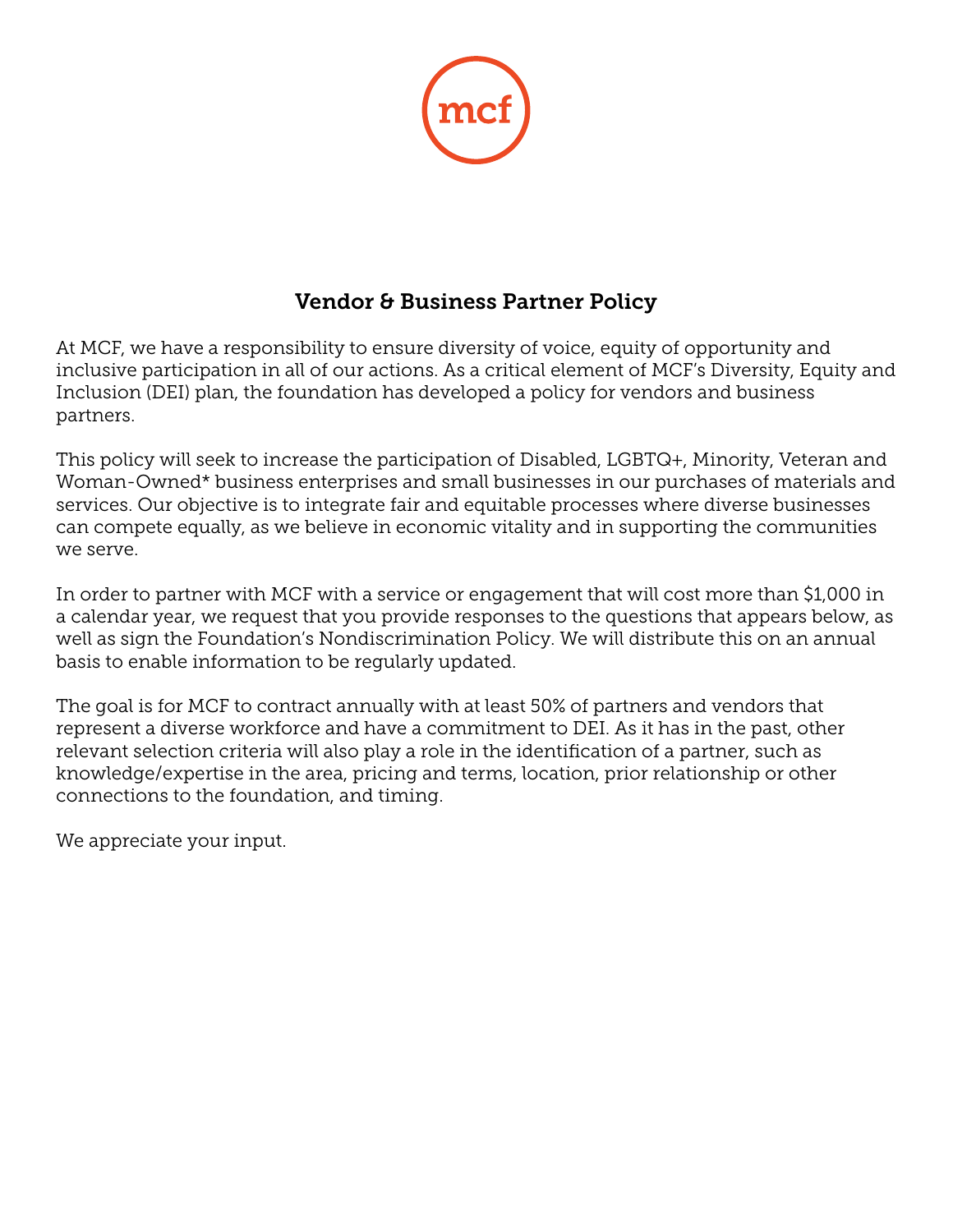### DEI Questionnaire

#### Does your organization have a DEI policy, or is there a DEI policy in development? If yes, please provide a copy.

 $\Box$  $\Box$  $\Box$ Yes, we have A DEI policy A DEI policy is in development. No, we do not have a DEI policy.

Within the Bay Area division of your organization that partners with MCF, what is the percentage of people in this category who consider themselves:

|                                     | Asian | Pacific<br><b>Islander</b> | Black/<br>African<br>American | Latinx/<br>Hispanic | <b>Native</b><br>American | White/<br>Caucasian | Middle<br>Eastern | Other<br>(Please)<br>specify) | Don't<br>know |
|-------------------------------------|-------|----------------------------|-------------------------------|---------------------|---------------------------|---------------------|-------------------|-------------------------------|---------------|
| Company<br>ownership/<br>leadership |       |                            |                               |                     |                           |                     |                   |                               |               |
| Company<br>staff                    |       |                            |                               |                     |                           |                     |                   |                               |               |

| What is the total number of employees in the Bay Area location(s) of your organization? $\perp$ |  |  |
|-------------------------------------------------------------------------------------------------|--|--|
|                                                                                                 |  |  |

Please list the city location(s) included in your answer:

### Does your organization identify as being at least 51% owned by any of the following? Please check all that apply.

| Disabled-owned | LGBTQ+-owned Minority-owned Veteran-owned | Woman-owned |
|----------------|-------------------------------------------|-------------|
|                |                                           |             |

Please list any other programs or initiatives at your organization that aim to increase diversity, equity and inclusion, social responsibility or environmental responsibility. For example, this could include employee benefits, fair labor practices, conservation efforts, environmental certifications, etc.